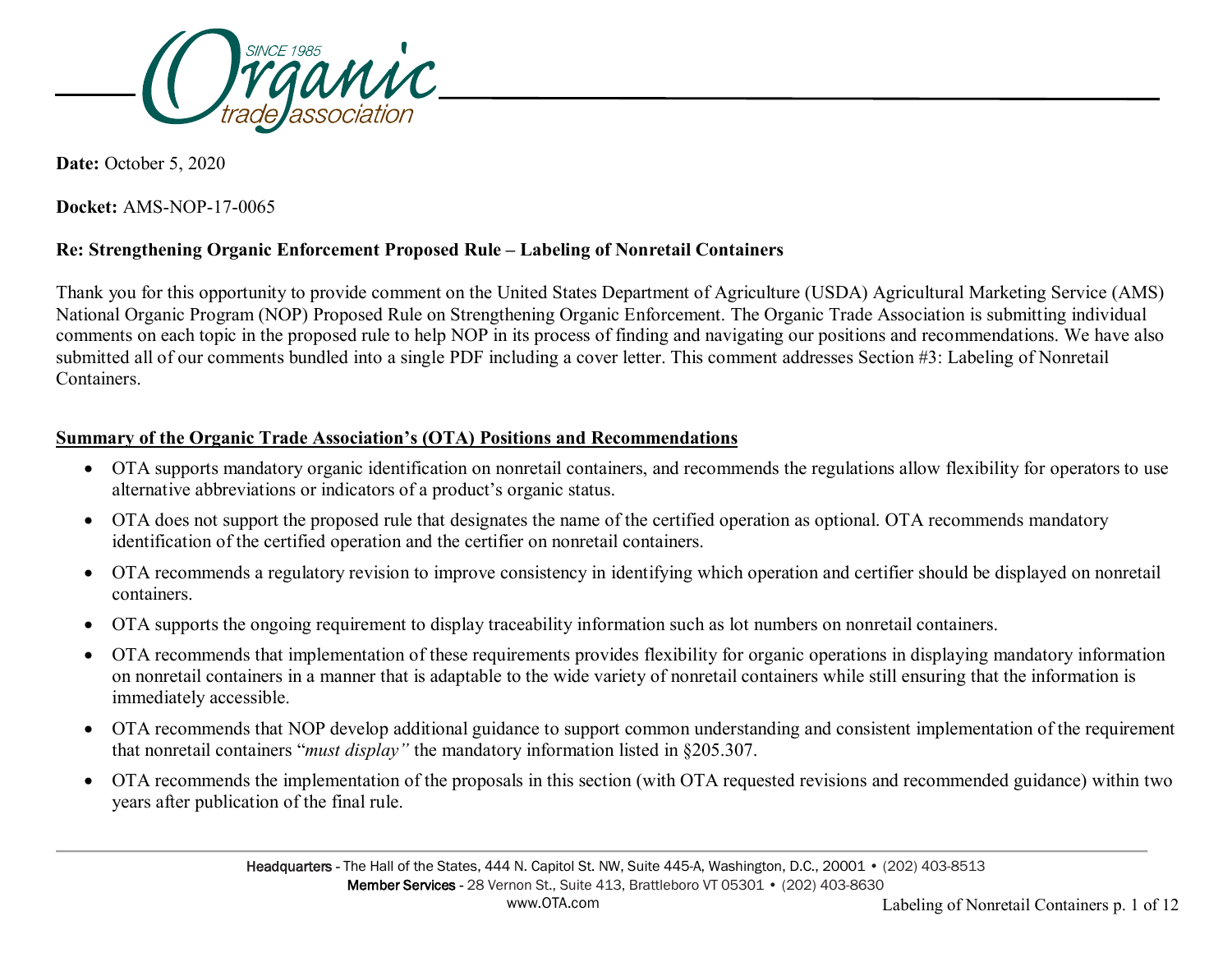

## **Background**

*Nonretail container* is currently defined in the NOP Regulations as "Any container used for shipping or storage of an agricultural product that is not used in the retail display or sale of the product." Nonretail containers are used to ship or store either packaged or unpackaged organic products, and may include the following: produce boxes, totes, bulk containers, bulk bags, flexible bulk containers, harvest crates and bins, boxes, crates, cartons, and master cases of wholesale packaged products. *Labeling* is currently defined in the NOP Regulations as "All written, printed, or graphic material accompanying an agricultural product at any time or written, printed, or graphic material about the agricultural product displayed at retail stores about the product."

# **NOP Questions**

*1. AMS seeks comment regarding the proposed amendments to the labeling of nonretail containers, specifically whether or not the certified operation that produced or last processed the product must be listed (i.e., not optional) on all nonretail container labels.* OTA supports mandatory identification of the certified operation on nonretail containers in addition to the name of the operation's certifier. OTA does not agree with the proposed rule text that designates the operation name as optional. The name of the certifier alone is not sufficient to match the physical product to the corresponding organic certificate and other supporting documentation. Please see OTA Positions below for more information about our position on identification of the certifier and the certified operation on nonretail containers.

# **OTA's Positions and Recommendations**

• **OTA supports mandatory organic identification on nonretail containers, and recommends the regulations allow flexibility for operators to use alternative abbreviations or indicators of a product's organic status.** Identification of organic products as organic is essential and should not be optional in any scenario. Organic identification is critical as a baseline requirement for any and all documentation, labels, and other related items for an organic product and its supply chain. *(See also OTA Comments on Supply Chain Traceability & Fraud Prevention)*

Organic identification is important at all steps of the supply chain, but is especially important on nonretail containers used to ship product from a certified operation, given the expectation that such product will be transferred and/or repackaged. Organic identification is currently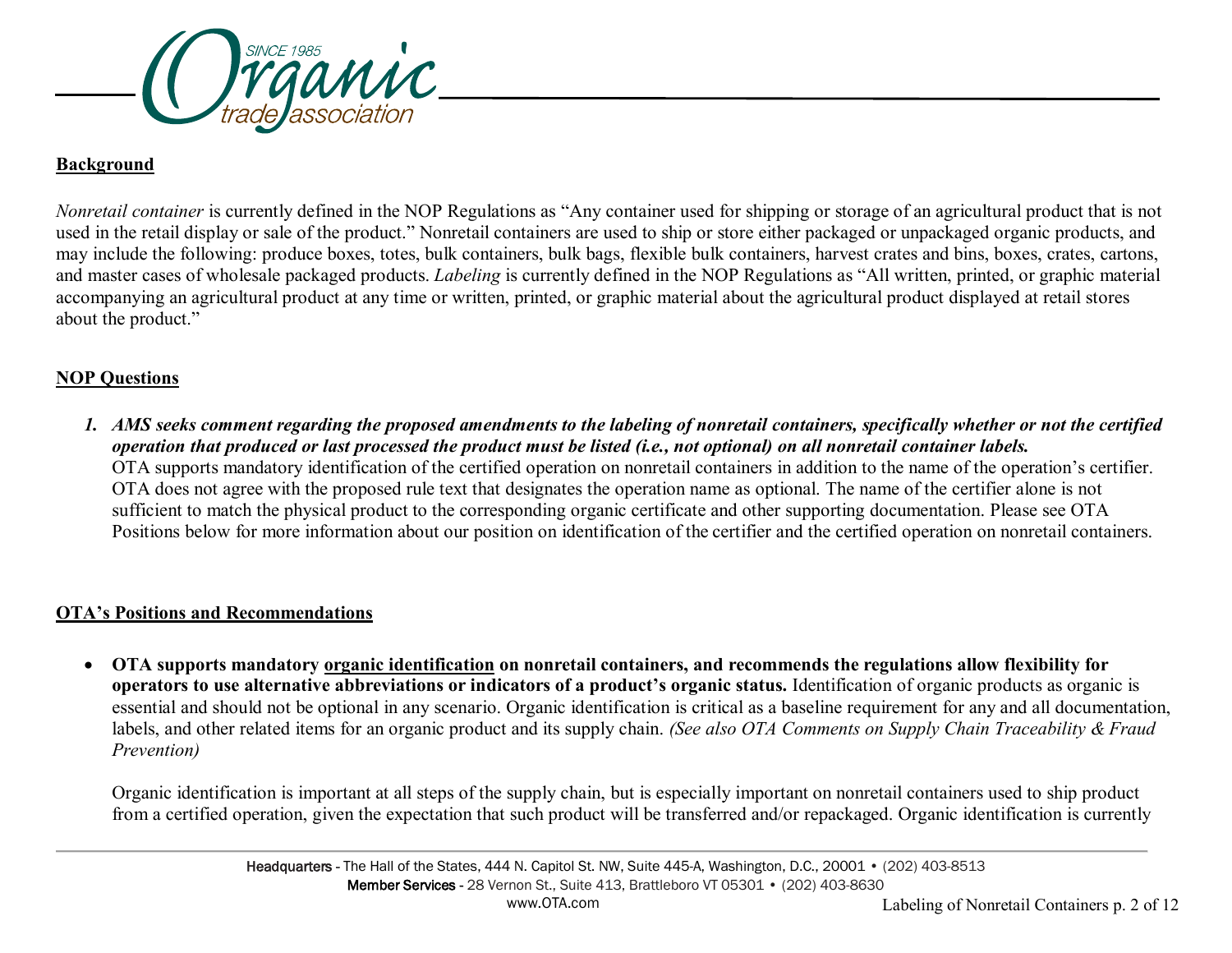

optional on nonretail containers, creating challenges to track organic supply chains and connect physical product to corresponding organic certificates and other supporting documentation. Having products that are organic but not labeled as such creates a vulnerability in the organic supply chain that can be addressed through mandatory organic identification requirements. It also creates opportunities for misidentification and mishandling of organic products during transport or other movement throughout the supply chain. As described in the preamble, the NOP's goal for organic products to be immediately identified as organic is to prevent misidentification or mishandling of organic products, to reduce risk of having organic integrity compromised by treatment with a prohibited substance during border crossings or commingling with conventional product during transport, storage, and handling.

The organic identification requirement is needed to meet the goals described above while being practical for operations to implement. As written, the proposed rule would require nonretail labels to display the full text of the organic status of the product: "100 percent organic," "organic," or "made with organic (specified ingredients or food group(s))," as applicable, to identify the product. However, such level of detail will impose an undue burden on organic operations that is unnecessary to meet the overall goals of immediate organic identification. Lengthy text may not be able to fit on existing containers or labeling materials, and could result in increased costs and resources to adjust labeling information and associated logistics. It would also prevent operations from using generic shipping and storage containers that don't currently contain this level of detail. The proposed rule will already require that full organic identification (with the full text of the organic status of the product) is available on audit trail documentation (See SOE Section #18: Supply Chain Traceability & Fraud Prevention).

The regulations should allow nonretail labels to use alternative abbreviations or indicators of a product's organic status. Many operations are already using short-hand abbreviations (100% OG, OG, and MWO) instead of entire status descriptions, and these abbreviations have proven effective in immediately identifying products as organic. This amount of flexibility will support organic operations in adapting organic identification to their organic systems. Also, this will ensure consistency with SOE Section #18: Supply Chain Traceability & Fraud Prevention, which allows for abbreviations and alternative indicators. The Preamble states (emphasis added): *"This proposed action is not intended to limit an operation's flexibility to use alternative abbreviations or indicators of a product's organic status on nonretail labels or other recordkeeping. This may include use of abbreviations such as "MWO" (i.e., "made with organic"), ORG (i.e., "organic"), color designations, or other tracking systems that are used internally within a certified organic operation to denote a product's organic status."*

The current regulations read "identification of the product as organic." This is the exact text that currently appears in the regulations for nonretail containers. We recommend using this same language, and only moving it from an optional piece of information to a mandatory piece of information. This language should be sufficient to achieve the intended goal of immediate identification or organic. We recommend that guidance is also developed to support consistent implementation of the alternative abbreviations or indicators of a product's organic status that are allowed.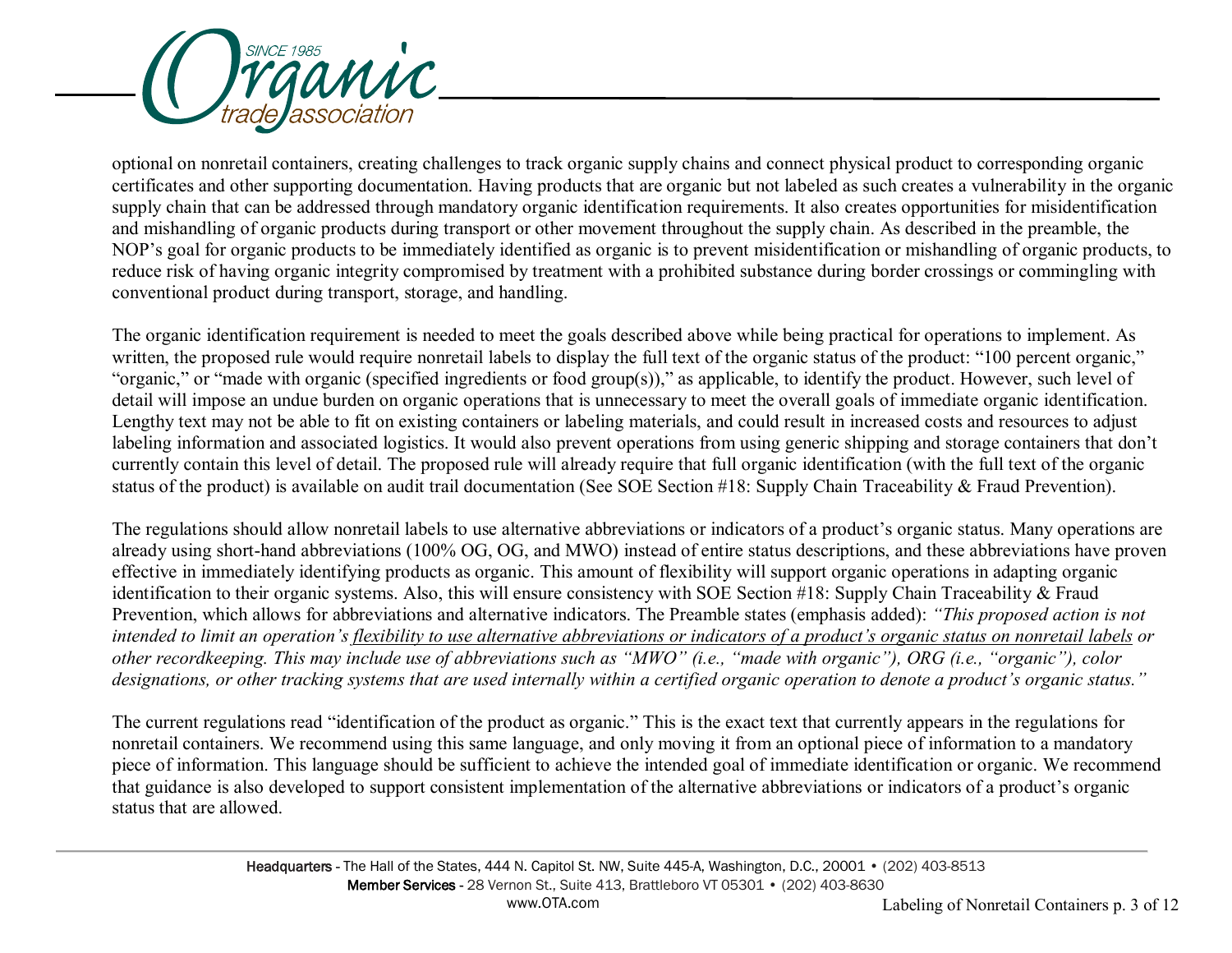

**→ Recommendation:** Revise §205.307(a) to allow flexibility for operators to use alternative abbreviations or indicators of a product's organic status. Develop guidance that explains the options for how to identify products as certified organic and clarify that such identifications can use alternative abbreviations or indicators of a product's organic status. *See OTA's requested revisions in Table 3 below*.

• **OTA does not support the proposed rule that designates the name of the certified operation as optional. OTA recommends mandatory identification of the certified operation and the certifier on nonretail containers.** NOP explains in the preamble that the purpose of identifying the certification agency is to provide a point of contact to verify the organic status of the product. We acknowledge that the additional benefit of identifying the certification agency is to connect physical product to the corresponding organic certificate. Both the operation name and the certifier name are needed to efficiently and successfully match the physical nonretail container of organic products with its corresponding organic certificate and other associated documentation. The name of the certifier alone is not sufficient to match the physical product to the organic certificate because an organic certifier has many operations that they certify. The only way that listing the certifier will have value is if the certifier operation name is also listed. We support flexibility in how the operation name and certifier name are communicated on labeling of nonretail containers, e.g. logos or abbreviations can be sufficient for achieving the goals of providing a point of contact to verify organic status of the product and to match the physical product to its organic certificate.

### **→ Recommendation:** Revise §205.307 to designate the operation's name as mandatory and not optional on nonretail containers. *See OTA's requested revisions in Table 3 below*.

• **OTA recommends a regulatory revision to improve consistency in identifying which operation and certifier should be displayed on nonretail containers.** The regulations should be clear and consistent in how it describes *which operation and which certifier* need to be identified on the nonretail container. We recognize concerns with referring simply to the "last handler" given the proposed expansion of the definition of handler under SOE Section #1: Applicability and Exemptions from Certification. OTA had made a suggestion in our pre-rule comments in 2018 to identify *the last certified organic operation that handled the product*. However, the proposed rule will require certification of brokers and traders under the revised definition of *Handle.* Therefore, the last certified handler could be the broker who is facilitating trade of the product but is not processing or otherwise taking financial or physical ownership of the product. The broker may or may not be the appropriate point of contact for nonretail containers of organic products.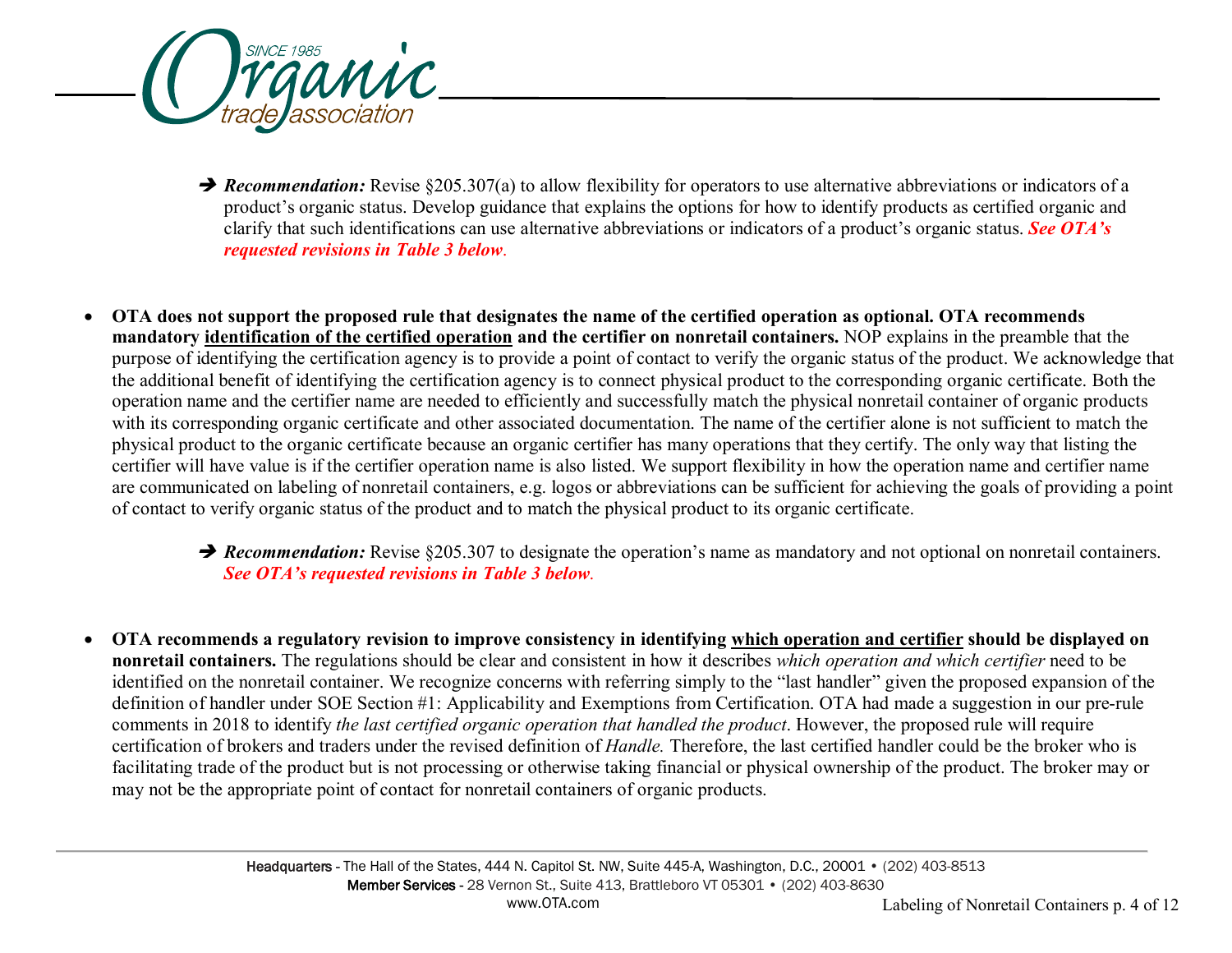

The proposed rule would require identification of the certifying agent that certified *the producer of the product*, *or, if processed*, the certifying agent that certified the *last handler that processed the product.* NOP provides these specific examples in the preamble:

- *"If a product is not processed between production and sale, then the certifying agent of the producer must be listed on the nonretail container label;*
- *If a product is processed after production, then the certifying agent of the processer must be listed on the nonretail container label;*
- *If a product is processed sequentially by different operations (A, B, and C) after production, then only the certifying agent of the last processer (operation C) must be listed on the nonretail container label; and*
- *The certifying agents of operations that handle, but do not process, organic products after production do not need to be listed on the nonretail container label."*

We have identified concerns with the proposed rule that may present challenges for implementation across all nonretail containers.

- Depending on where in the supply chain the nonretail container is being labeled, it may not be evident if the product has been processed earlier in the supply chain. Certain activities listed in the definition of processing are not readily evident, such as drying, freezing, or chilling. The proposed rule may unintentionally create inconsistencies by dictating labeling requirements based on whether these activities have or have not occurred in the supply chain.
- Handlers that do not process may still have a legitimate reason to be listed on the label as they are the responsible party and/or legal owner of the product, e.g. in the case of contract processing/manufacturing.

We also identify these alternative options that are currently used in the NOP Organic Regulations.

- Current regulations for labeling of nonretail containers at  $\S205.307(a)(1)$ : The name and contact information of the certifying agent which certified **the handler which assembled the final product**
- Current regulations for labeling of nonretail containers at  $\S205.307(a)(5)$ : The seal, logo, or other identifying mark of the certifying agent that certified **the organic production or handling operation that produced or handled the finished product**.
- Current regulations for retail labels at §205.303(b)(2): On the information panel, below the information identifying **the handler or distributor of the product** and preceded by the statement, "Certified organic by \* \* \*," or similar phrase, identify the name of the certifying agent that certified **the handler of the finished product** and may display the business address, Internet address, or telephone number of the certifying agent in such label.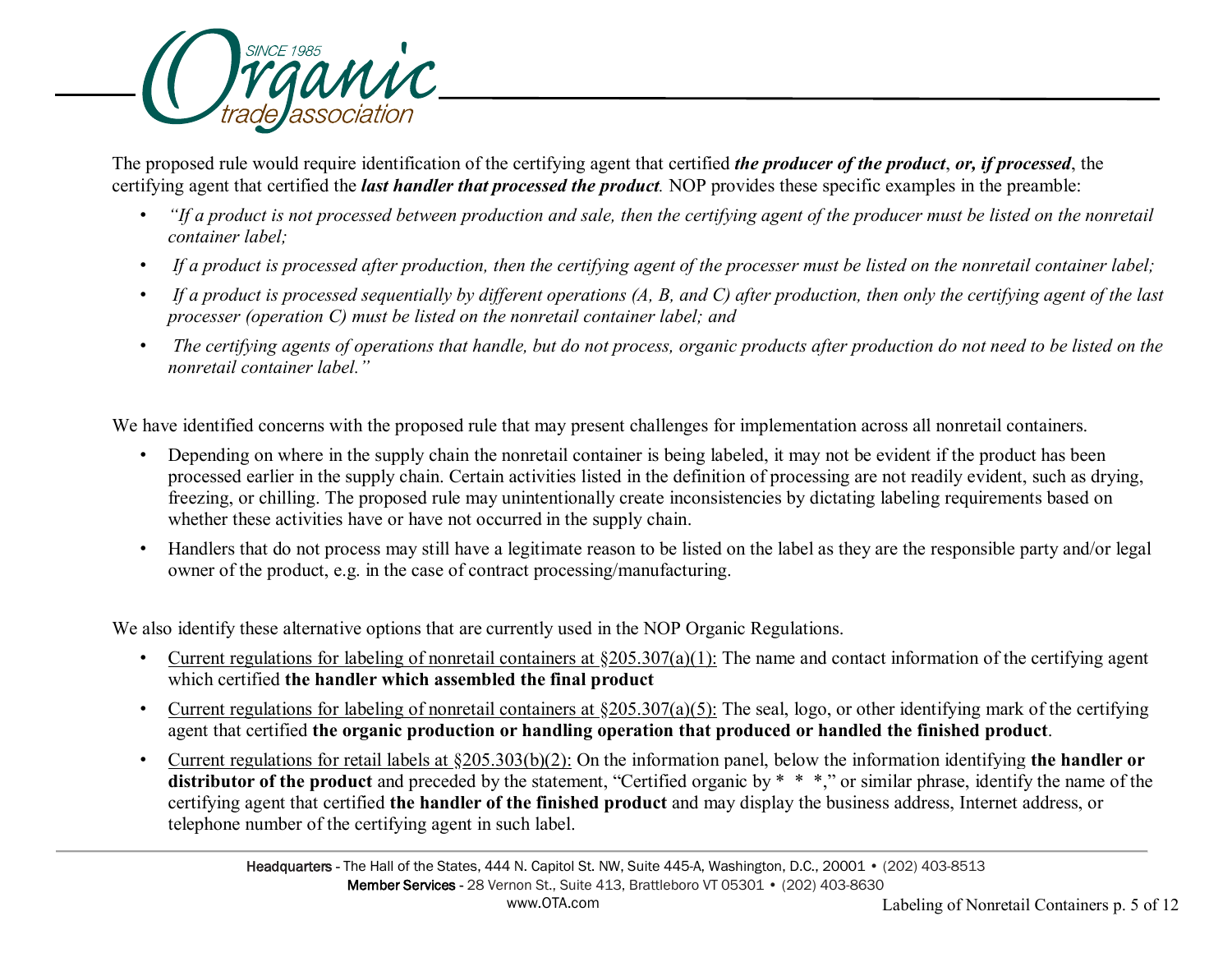

OTA recommends adopting the current language in §205.303(b)(2) regarding "**the handler or distributor of the product**" for the purposes of identifying a certified operation and its certifier on nonretail containers. This option supports consistency in which the certified operation and certifier are required to be identified on all labeling throughout the supply chain including nonretail containers and retail labels. The choice of either handler or distributor should be determined by whichever entity is the most appropriate point of contact. In all cases, the certifying agent displayed on the nonretail container should be the certifying agent of the certified operation displayed on the nonretail containers. The name of the handler or distributor and its certifying agent should also match the information reported in the Organic Integrity Database. This approach provides a transparent direct route for identifying the appropriate point of contact, connecting the physical product to its organic certificate, and supporting product traceability.

- **→ Recommendation:** Revise §205.307 to specify that the handler or distributor of the product and the name of its certifier should be displayed on nonretail containers. *See OTA's requested revisions in Table 3 below*.
- **OTA supports the ongoing requirement to display traceability information such as lot numbers on nonretail containers.** We agree that this information remains a critical element to identify on organic products to facilitate traceability of the organic productions throughout the supply chain. Organic integrity and fraud prevention are greatly enhanced when traceability data is combined with organic identification, and the name of the certified operation and certifier that connect the physical product to organic certificates and audit trail documents.
- **OTA recommends that implementation of these requirements provides flexibility for organic operations in displaying mandatory information on nonretail containers in a manner that is adaptable to the wide variety of nonretail containers while still ensuring that the information is immediately accessible.** There is a huge variety in the types of nonretail containers that are used for organic products throughout many different organic supply chains worldwide. Every type of container presents unique considerations for how it can be labeled. Each nonretail container will have different considerations for how/where the mandatory information is able to be displayed. It is important that operators are able to display the mandatory information in a manner that is most effective and useful to the parties that will interact with the container at any particular point in the supply chain.

OTA recommends that implementation of the requirement that nonretail containers "*must display"* the mandatory information listed in §205.307 is reflective of the range of NOP regulatory definitions of *label* and *labeling*. It has been current practice for operations to consider this to mean that the mandatory information in §205.307 (currently only lot numbers, if applicable) are displayed directly on the container itself rather than in a document accompanying the container. However, it is notable to consider the range of regulatory definitions for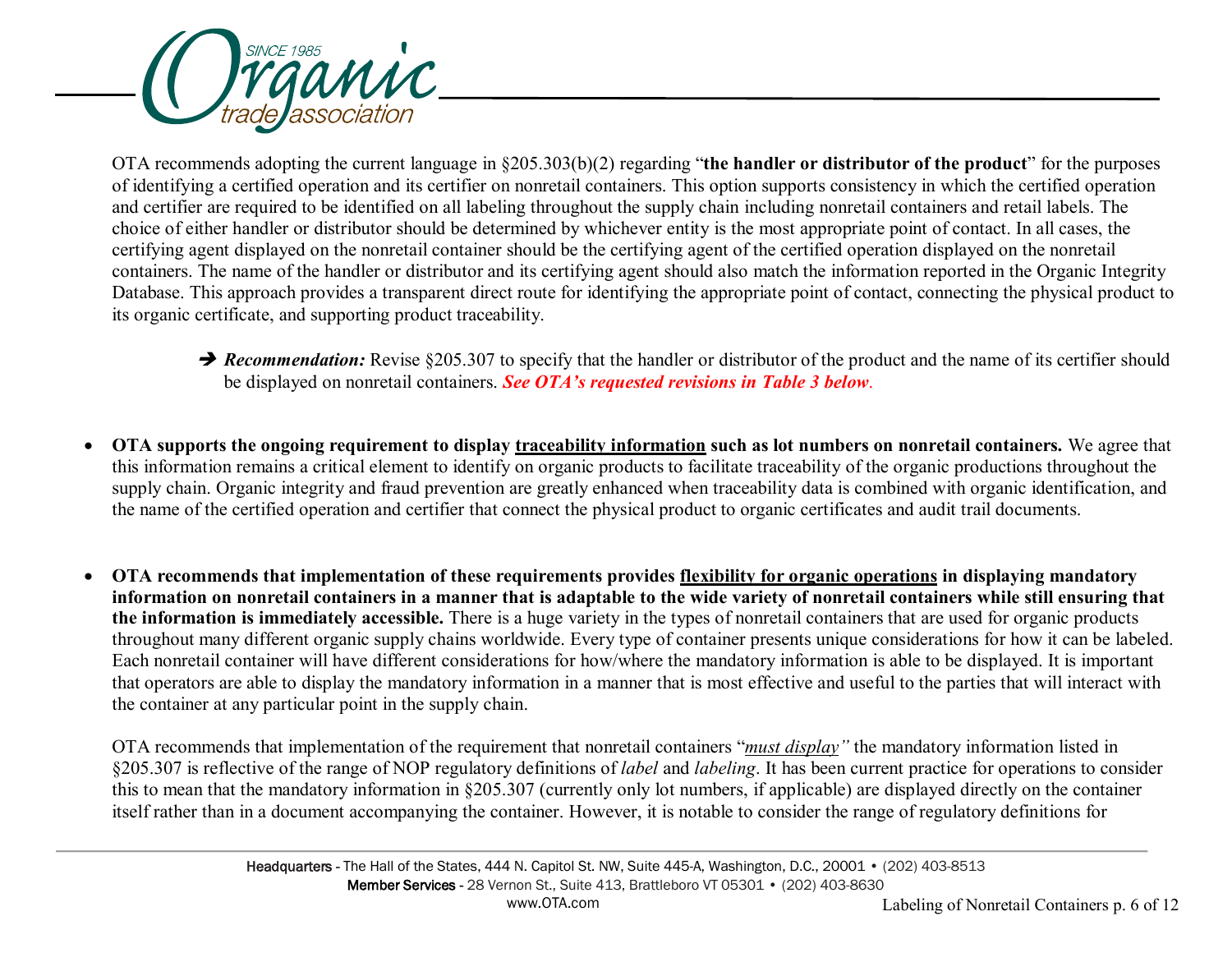

"labeling" and "label." **Labeling** is defined as (emphasis added): "*All written, printed, or graphic material accompanying an agricultural product at any time or written, printed, or graphic material about the agricultural product displayed at retail stores about the product*." **Label** is defined as (emphasis added): "*A display of written, printed, or graphic material on the immediate container of an agricultural product or any such material affixed to any agricultural product or affixed to a bulk container containing an agricultural product, except for package liners or a display of written, printed, or graphic material which contains only information about the weight of the product*." (*See*  also OTA's comments on Exemptions from Certification regarding a request for guidance on the type of labeling that needs to be certified.).

**In order to provide maximum flexibility for a wide range of nonretail containers while staying within the regulatory boundaries,**  implementation of these requirements must avoid overly prescriptive display requirements, and honor the definition of *labeling* that **includes any material** *accompanying* **the product at any time.** In many cases, the mandatory information in §205.307 can be displayed on or affixed to the immediate container. In many other cases, the practicalities of labeling or affixing information to nonretail containers may present challenges that are overcome by providing the information on materials accompanying product such that the information is immediately accessible.

The preamble describes scenarios where labeling on certain types of nonretail containers is impractical. In these scenarios, NOP explains that the information can instead be provided in documentation that is associated with and traceable to the container. The Preamble states, (emphasis added): *"Section 205.307 does not apply to large nonretail containers that are associated with a mode of transportation or storage, such as trailers, tanks, railcars, shipping containers, grain elevators/silos, vessels, cargo holds, freighters, barges, or other method of bulk transport or storage. As labeling of these types of large containers may be impractical, they do not need to be labeled with the information described in §205.307. However, this information must be evident in documentation associated with and traceable to the container, to ensure that organic integrity is maintained during transport, storage, and handling."* Such impracticalities extend to many other types of nonretail containers. For example, individual harvest containers, totes or wagons used to bring produce or grains from the field into the pack house or grain elevator. Individually labeling these short-term or temporary on-farm transportation containers can be impractical. Impracticalities also exist for operations that are labeling nonretail containers that contain only sealed packages of fully labeled final retail products. For example, master cases or shipping cases of labeled packaged organic product wherein the packaged product within the container has all of the required label elements. However, distinguishing regulatory applicability based only on whether an activity is "impractical" would be difficult to implement consistently across operations and certifiers.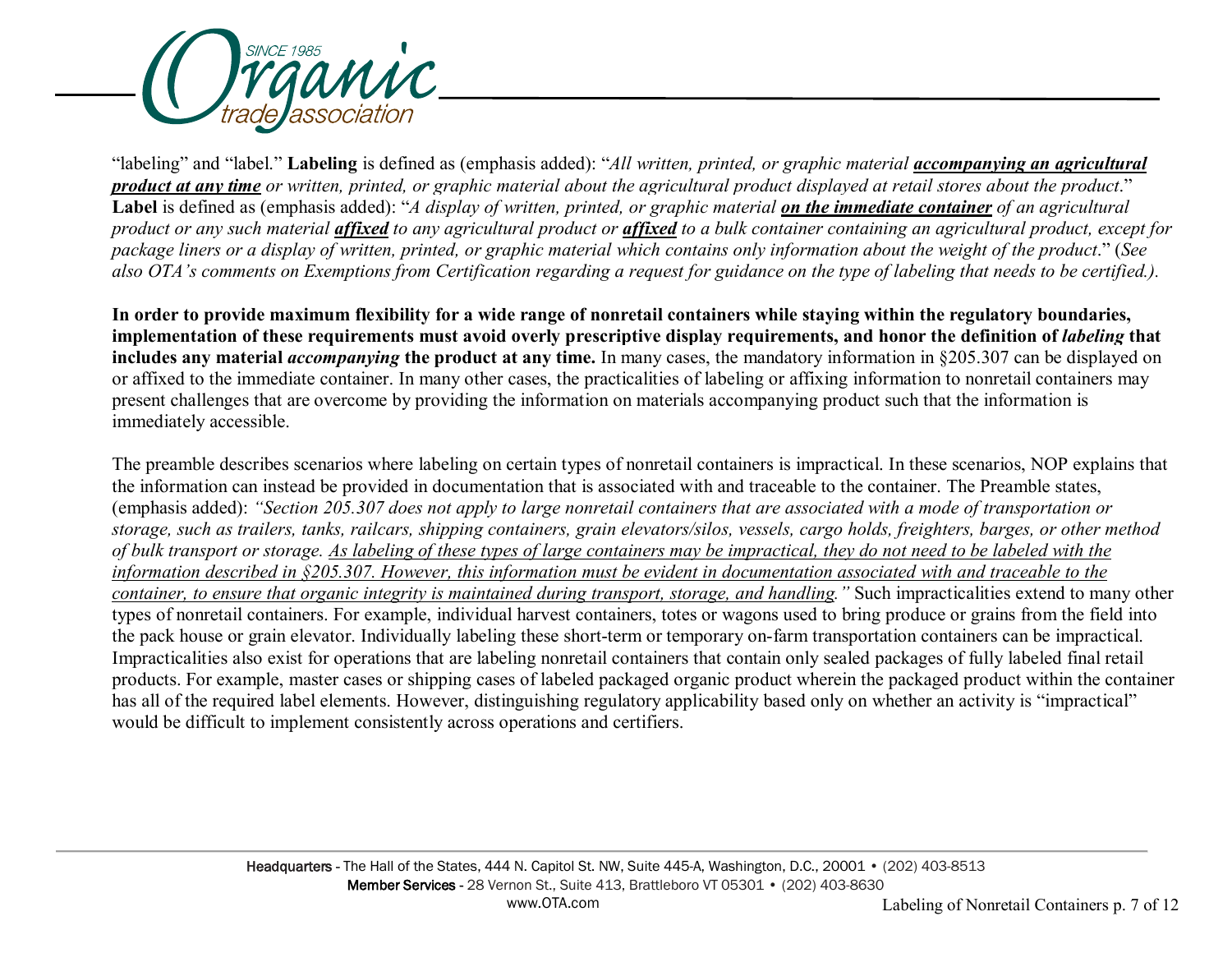

• **OTA recommends that NOP develop additional guidance to support common understanding and consistent implementation of the requirement that nonretail containers "***must display"* **the mandatory information listed in §205.307.** Guidance is an opportunity to support implementation of regulatory requirements that are not one-size-fits all, because it can explain options for complying with the regulations in situation-specific scenarios. Guidance can support operations in applying the NOP regulations to any scenario of container/product combinations in a manner that the mandatory is readily accessible such that the goals of this SOE Proposed Rule are achieved.

OTA recommends that the guidance specifically address how the nonretail container labeling provisions should apply to containers of packaged versus unpackaged products, or sealed or unsealed containers (*See OTA's comments on Exemptions from Certification regarding a request for guidance on the definition of "packaged."*). We also recommend that the guidance include increased flexibility for nonretail containers that are only being used to store or move product on-site within a single certified operation (e.g. containers that are not being shipped or otherwise transferred outside of the operation to another operation in the supply chain). We also recommend that in cases where space is limited on physical containers, the display of organic identification and traceability information are prioritized as the most important labeling elements.

- **→ Recommendation:** Develop guidance to support common understanding and consistent implementation of nonretail container labeling requirements in manner that is adaptable to the wide variety of nonretail containers while still ensuring that mandatory information is immediately accessible*.*
- OTA supports the implementation of the proposals in this section (with OTA requested revisions and recommended guidance) within two years after publication of the final rule. An extended implementation period is necessary to allow operations time to develop and implement new labeling systems for nonretail containers that includes new mandatory information.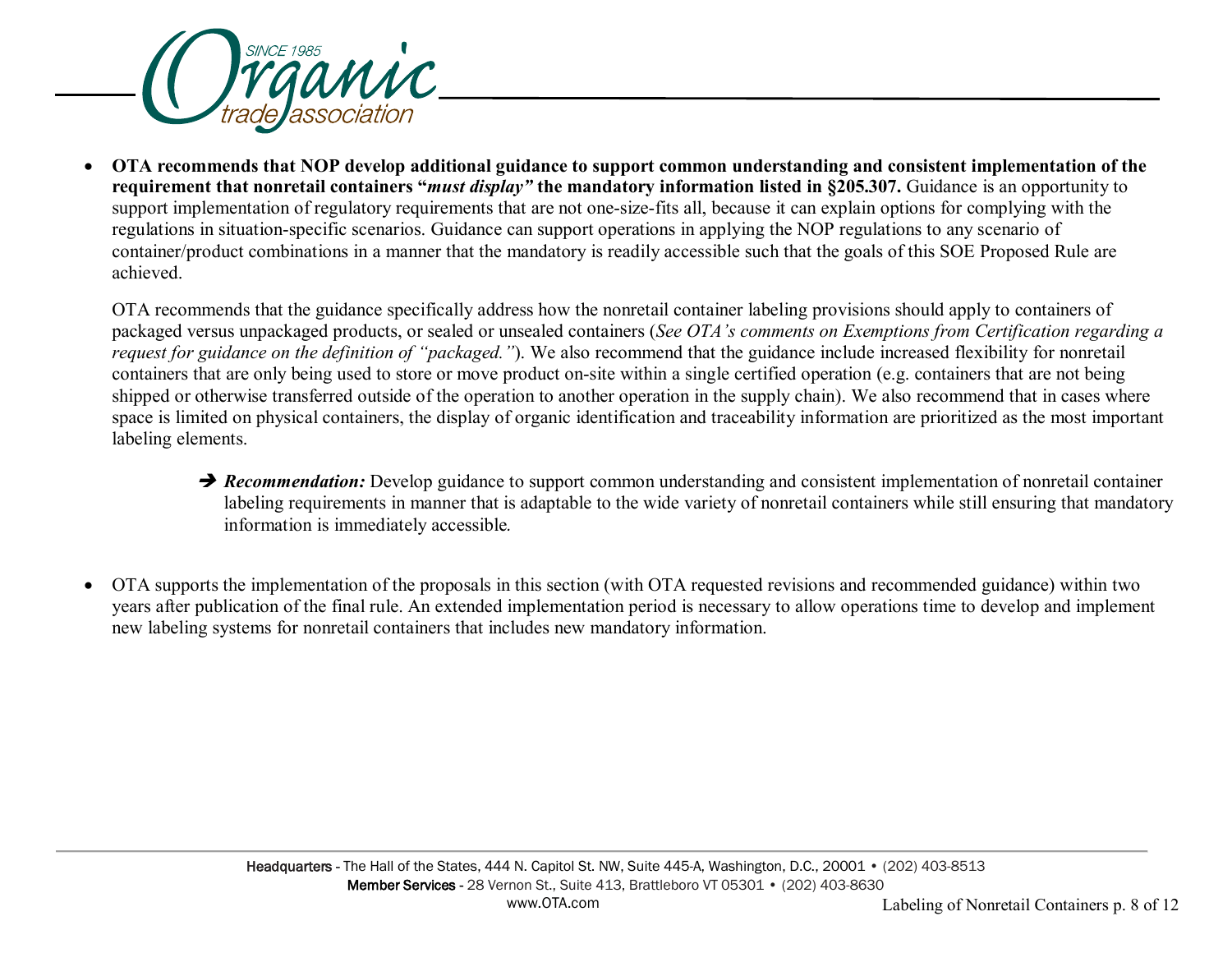

## **Table 3: OTA's Requested Revisions to the Proposed Rule and Recommendations for Guidance**

| <b>Action &amp;</b><br><b>Section</b> | Proposed Rule Text compared with Current Rule Text<br>(strikethrough removed text; underlined new text)                                                                                                                                                                                                                                                                                                                                                                                                                                                                                                                                          | Revisions and/or Guidance needed to implement OTA's<br>Positions and improve the quality, clarity or utility of the<br>proposed rule                                                                                                                                                                                                                                                                                                                                                                                                                                                                                                                                                                                                      |
|---------------------------------------|--------------------------------------------------------------------------------------------------------------------------------------------------------------------------------------------------------------------------------------------------------------------------------------------------------------------------------------------------------------------------------------------------------------------------------------------------------------------------------------------------------------------------------------------------------------------------------------------------------------------------------------------------|-------------------------------------------------------------------------------------------------------------------------------------------------------------------------------------------------------------------------------------------------------------------------------------------------------------------------------------------------------------------------------------------------------------------------------------------------------------------------------------------------------------------------------------------------------------------------------------------------------------------------------------------------------------------------------------------------------------------------------------------|
| 205.307<br>Revise<br>title            | Labeling of nonretail containers used for only shipping or<br>storage of raw or processed agricultural products labeled as<br>"100 percent organic," "organic," or "made with organic<br>(specified ingredients or food group $(s)$ )."                                                                                                                                                                                                                                                                                                                                                                                                          |                                                                                                                                                                                                                                                                                                                                                                                                                                                                                                                                                                                                                                                                                                                                           |
|                                       |                                                                                                                                                                                                                                                                                                                                                                                                                                                                                                                                                                                                                                                  |                                                                                                                                                                                                                                                                                                                                                                                                                                                                                                                                                                                                                                                                                                                                           |
| 205.307(a)<br>Revise                  | $205.307(b)(a)$ Nonretail containers used to ship or store raw or<br>processed agricultural product labeled as containing certified<br>organic ingredients product must display the following:<br>(1) The term, "100 percent organic," "organic," or "made with<br>organic (specified ingredients or food group(s))," as applicable,<br>to identify the product;<br>(2) The statement, "Certified organic by $***$ " or similar<br>phrase, to identify the name of the certifying agent that certified<br>the producer of the product, or, if processed, the certifying agent<br>that certified the last handler that processed the product; and | <b>Revision needed</b> to allow flexibility for operators to use<br>alternative abbreviations or indicators of a product's organic status.<br>See OTA's Position on <b>organic identification</b> .<br>Revise $\S 205.307(a)(1)$ to read "identification of the product<br>$\bullet$<br>as organic." This is the exact text that currently appears in<br>the regulations for nonretail containers. We recommend<br>using this same language and only moving it from an<br>optional piece of information to a mandatory piece of<br>information.<br><b>Revision needed</b> to designate the operation's name as mandatory<br>and not optional on nonretail containers. See OTA's Position on<br>identification of the certified operation. |
|                                       | (3) The production lot number of the product if applicable,<br>shipping identification, or other information needed to ensure<br>traceability.                                                                                                                                                                                                                                                                                                                                                                                                                                                                                                   | Move operation name from paragraph (b) to paragraph (a)<br>$\bullet$<br>so that is becomes mandatory information.                                                                                                                                                                                                                                                                                                                                                                                                                                                                                                                                                                                                                         |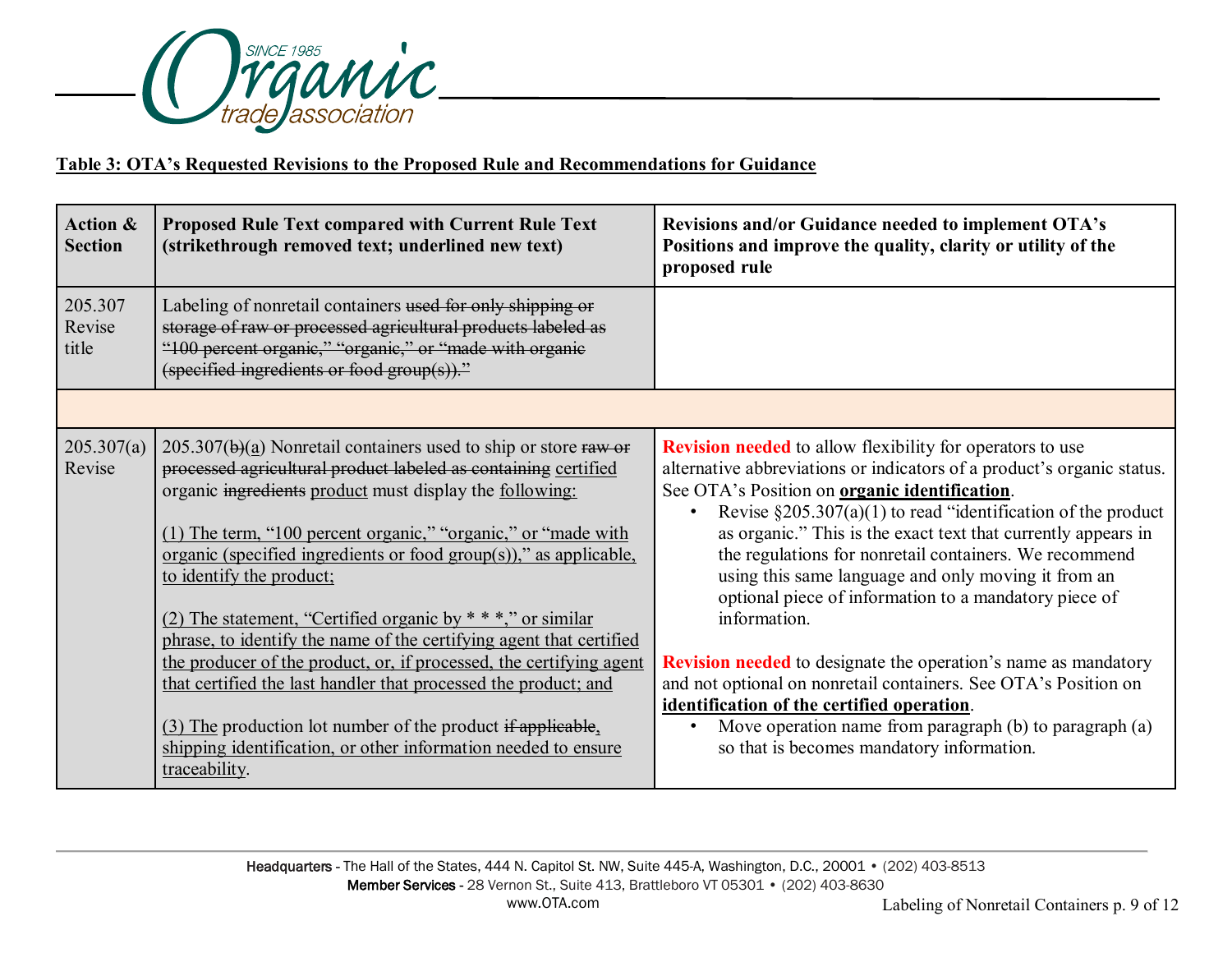

|  | <b>Revision needed</b> to clarify which operation and certifier must be<br>identified. See OTA's Position on which operation and certifier<br>should be displayed.<br>Revise §205.307 to specify that the handler or distributor of<br>the product and the name of its certifier should be identified<br>on nonretail containers.                                                                                                                           |
|--|-------------------------------------------------------------------------------------------------------------------------------------------------------------------------------------------------------------------------------------------------------------------------------------------------------------------------------------------------------------------------------------------------------------------------------------------------------------|
|  | Guidance needed to explain the options for how to identify<br>products as certified organic and clarify that such identifications<br>can use alternative abbreviations or indicators of a product's<br>organic status. See OTA's Position on organic identification.                                                                                                                                                                                        |
|  | Guidance needed to support common understanding and<br>consistent implementation of the requirement that nonretail<br>containers must display mandatory information in manner that is<br>adaptable to the wide variety of nonretail containers while still<br>ensuring that the information is immediately accessible. See OTA's<br>Position on flexibility for organic operations in their labeling of<br>nonretail containers with mandatory information. |

### **OTA Requested Revision:**

205.307(a) Nonretail containers used to ship or store certified organic product must display the following:

(1) Identification of the product as certified organic The term, "100 percent organie," "organie," or "made with organic (specified ingredients or food group(s))," as applicable, to identify the product;

(New) The name of the handler or distributor of the product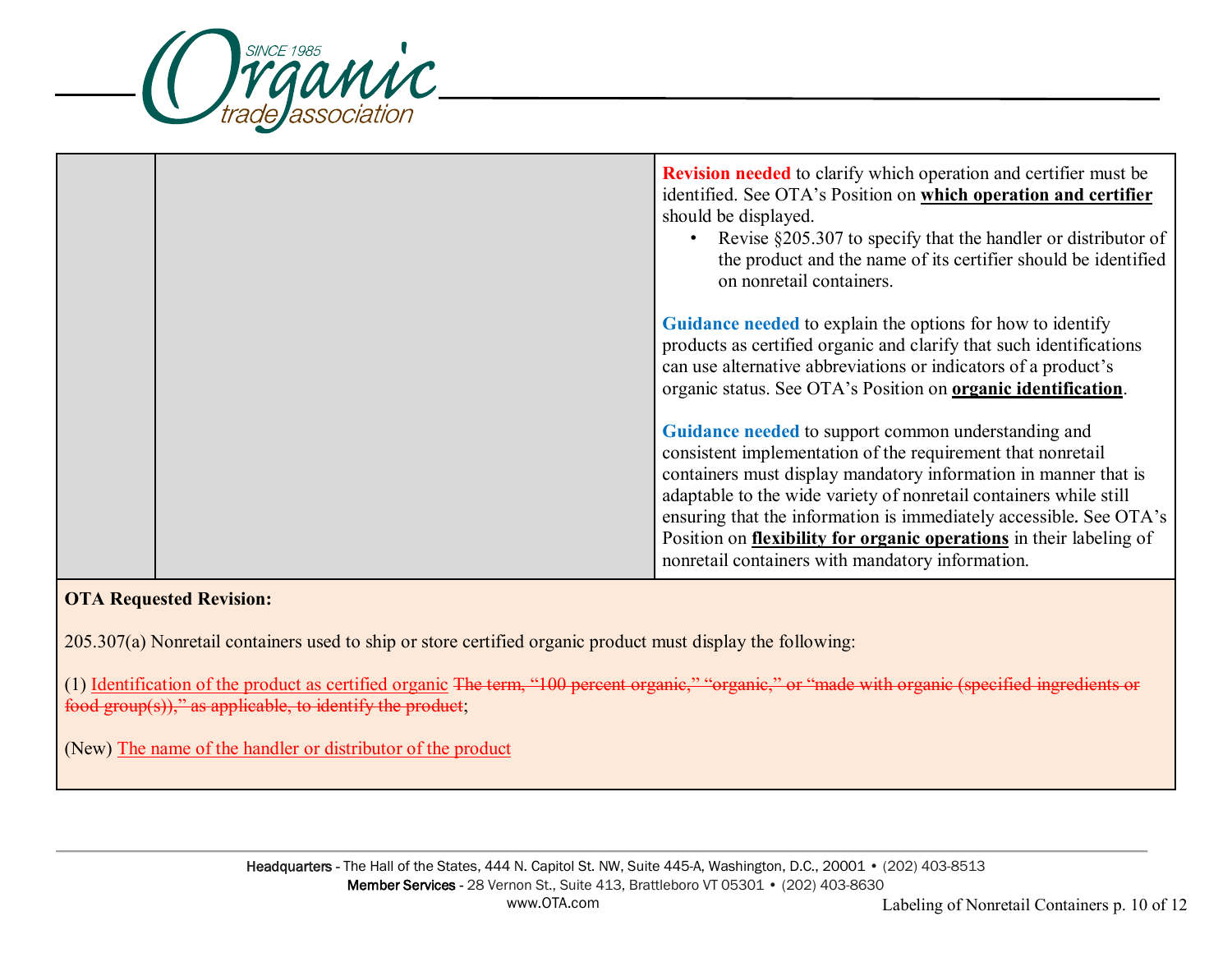

(2) The name of the certifying agent of the handler or distributor of the product The statement, "Certified organic by  $* * *$ ," or similar phrase, to identify the name of the certifying agent that certified the producer of the product, or, if processed, the certifying agent that certified the last handler that processed the product; and (3) The production lot number of the product, shipping identification, or other information needed to ensure traceability 205.307(b) Revise  $205.307(a)(b)$  Nonretail containers used only to ship or store raw or processed agricultural product labeled as containing certified organic ingredients product may display the following terms or marks:  $(1)(3)$  Special handling instructions needed to maintain the organic integrity of the product; (2)(4) The USDA seal. Use of the USDA seal must comply with 205.311 (3) The name and contact information of the certified producer of the product, or if processed, the last certified handler that processed the product;  $(4)(\overline{5})$  The business address, website, and/or name and contact information of the certifying agent which certified the handler which assembled the final product. (2) Identification of the product as organic; **Revision needed** to designate the operation's name as mandatory and not optional on nonretail containers. See OTA's Position on **identification of the certified operation**. Move operation name from paragraph (b) to paragraph (a) so that is becomes mandatory information. **Revision needed** to clarify which operation and certifier must be identified. See OTA's Position on **which operation and certifier**  should be displayed. • Revise §205.307 to specify that the handler or distributor of the product and the name of its certifier should be identified on nonretail containers.

# **OTA Requested Revision:**

(3) The name and contact information of the handler or distributor of the product eertified producer of the product, or if processed, the last certified handler that processed the product.

> Headquarters - The Hall of the States, 444 N. Capitol St. NW, Suite 445-A, Washington, D.C., 20001 • (202) 403-8513 Member Services - 28 Vernon St., Suite 413, Brattleboro VT 05301 • (202) 403-8630